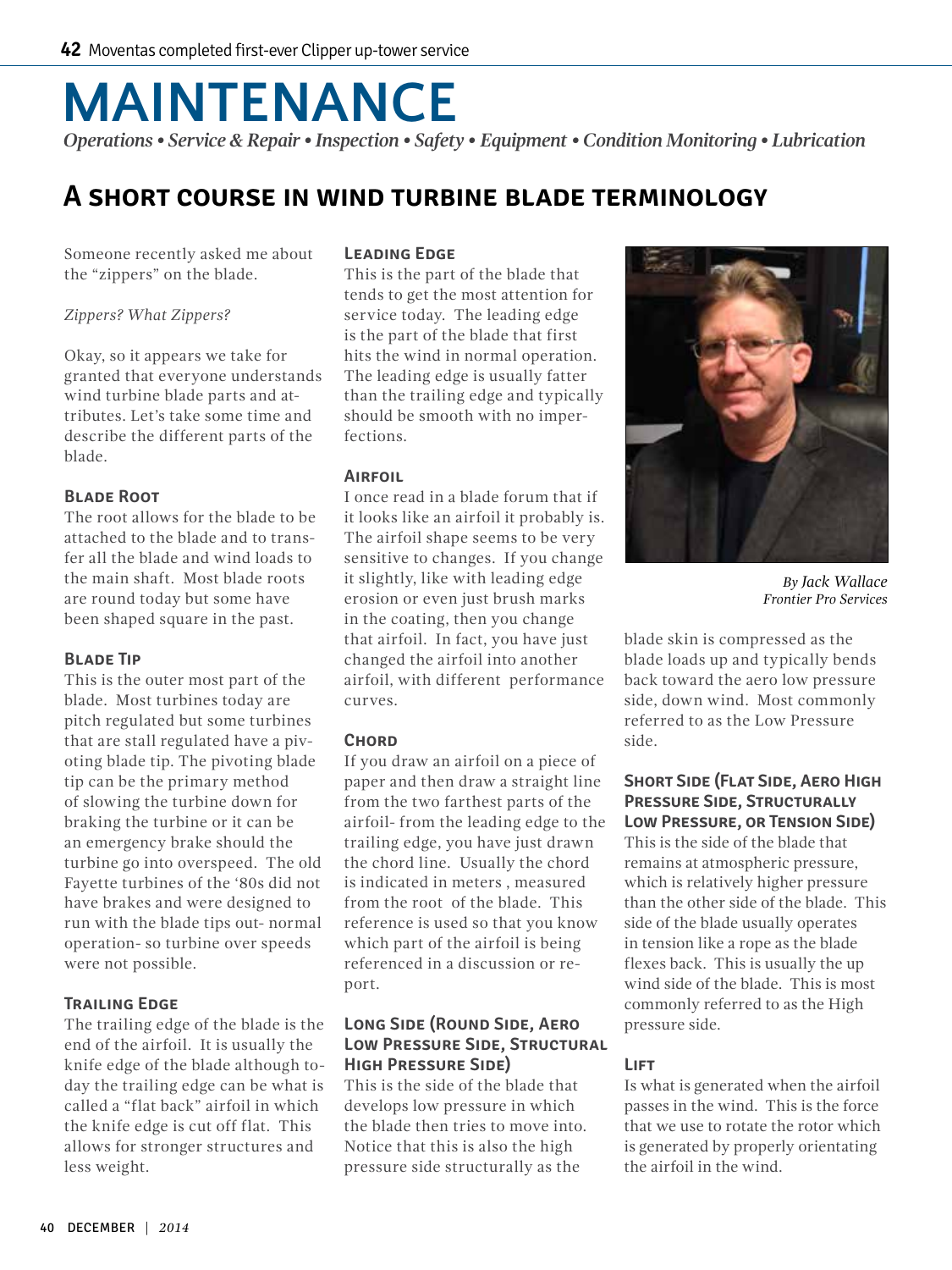#### **Drag**

Drag is the friction generated by the airfoil as it passes in the wind. Sometimes drag is good such as when the winds are very strong and you don't want to absorb more power. But most of the time we are concerned with drag costing us energy as it robs us of being able to produce more electricity. Leading edge erosion can cause additional drag as well as change the performance of the designed airfoil. Adding vortex generators in the wrong area can increase drag so be careful.

## **Vortex Generators**

Are devices that are typically added to the Aero low pressure side of the blade to help improve lift. The devices cause the air to swirl which in turn helps keep the air flow attached to the skin which also helps reduce drag. Vortex generators help prevent stall. ( also referred to as zippers)

## **Trip Tape**

Is used to cause a disturbance in the airflow. Although this disturbance may cause drag, it is planned that this purposely installed issue will prevent a much larger issue of unwanted stall or drag which will cost much more than the minor problem it may cause.

#### **Stall**

Is the loss of lift caused by the separation of the air flowing over the Aero low pressure side of the blade. If an airplane stalls you would know it as it would start to drop from the sky.

#### **Pitch Marks**

Are usually placed at the root of the blade, both inside and outside to help properly mount the blade and to adjust blade pitch. The marks are usually are parallel or line up with the chord line of the airfoil at the very tip of the blade.

## **Root Cuff**

Also known as the "shark fin" if you're from the U.S Windpower group… This is the transition point from the round root shape to the active airfoil of the blade. It is usually the widest portion of the blade with the largest airfoil chord.

Okay, so some of these terms or others that describe parts or functions of the blade are strange but all of them have been used to describe parts of a blade. Hopefully it helps you improve communication within your group at your wind farm. Discussing them amongst your team will help remove confusion and improve communication.

As always work as safe as possible and work to prevent surprises.  $\lambda$ 



**OILMISER™ Vapor Guard** 

**Technology** 



**OILMISER** 

#### *• No Moving Parts, No Maintenance, Works 24 / 7 / 365*

by JLM Systems Limited

- *Keeps Lubricating Oil On the Inside, Not on the Outside*
- *Extends the Life and The Efficiency of Gearbox Air Breathers*
- *Cleaner Air means A Cleaner Workspace*

*For more information visit our website [www.oilmiser.com](http://www.oilmiser.com) or telephone toll free: 1-888-RENU OIL (1-888-736-8645) E-mail: [engineering@oilmiser.com](mailto:engineering@oilmiser.com?subject=Referred by Wind Systems)*